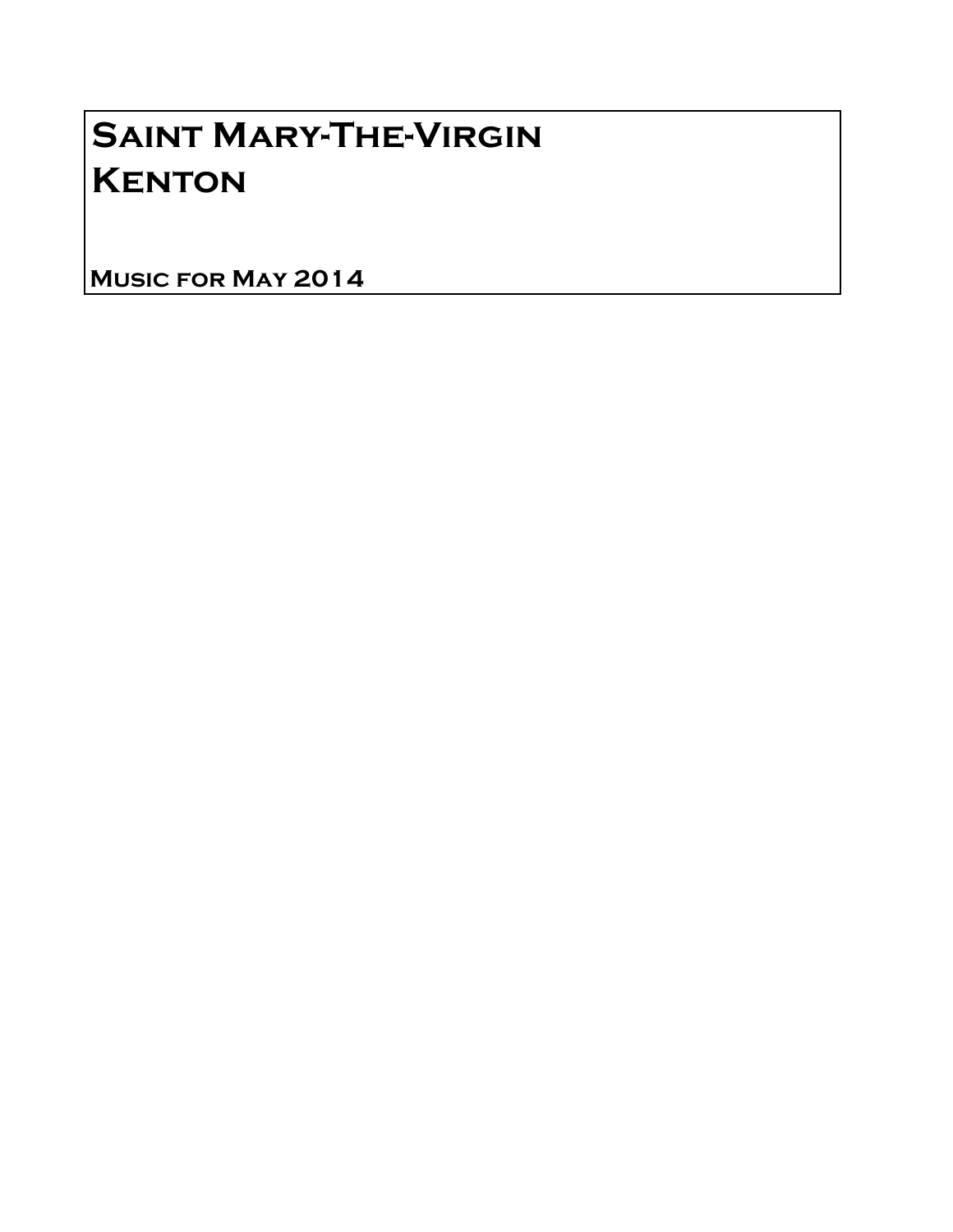| 4th May                                                                                     | <b>Easter III</b>                                                                               |                                                                                                                                                                                                                                           |
|---------------------------------------------------------------------------------------------|-------------------------------------------------------------------------------------------------|-------------------------------------------------------------------------------------------------------------------------------------------------------------------------------------------------------------------------------------------|
| Introit<br><b>Responsorial Psalm</b><br>Gradual<br>Offertory<br>Communion<br>Recessional    | 113<br>Page<br>115<br>105 $(i)$<br>297<br>107                                                   | Love's redeeming work is done<br>First setting<br>Now the green blade riseth<br>Christ the Lord is risen again<br>Living Lord<br>Good Christian men, rejoice and sing!                                                                    |
|                                                                                             | Setting                                                                                         | Vidi Aquam<br><b>St Ralph Sherwin Mass</b>                                                                                                                                                                                                |
|                                                                                             | At communion                                                                                    | Lord, thy word hath taught                                                                                                                                                                                                                |
| 11th May                                                                                    | <b>Easter IV</b>                                                                                |                                                                                                                                                                                                                                           |
| Procession<br><b>Responsorial Psalm</b><br>Gradual<br>Offertory<br>Communion<br>Recessional | <b>CH22</b><br>Page<br>CH475 (t AMR444)<br>CH556<br><b>CH72</b><br>CH <sub>239</sub><br>Setting | All people that on earth do dwell<br>First setting<br>Loving shepherd of thy sheep<br>O thou who at thy Eucharist didst pray<br>Be still, for the presence of Lord<br>Hail, Redeemer, King divine<br>Vidi Aquam                           |
|                                                                                             | At communion                                                                                    | St Ralph Sherwin Mass<br>Lead me, Lord                                                                                                                                                                                                    |
| 18th May                                                                                    | <b>Easter V</b>                                                                                 |                                                                                                                                                                                                                                           |
| Introit<br><b>Responsorial Psalm</b><br>Gradual<br>Offertory<br>Communion<br>Recessional    | 477 (t408)<br>Page<br>464<br>103 (t271)<br>282<br>463 (ii)<br>Setting<br>At communion           | Ye that know the Lord is gracious<br>First setting<br>Thou art the Way<br>Alleluia! Alleluia! hearts to heaven<br>Faithful shepherd<br>Thine for ever! God of love<br>Vidi Aquam<br><b>Martin Shaw</b><br>Come, my way, my truth, my life |